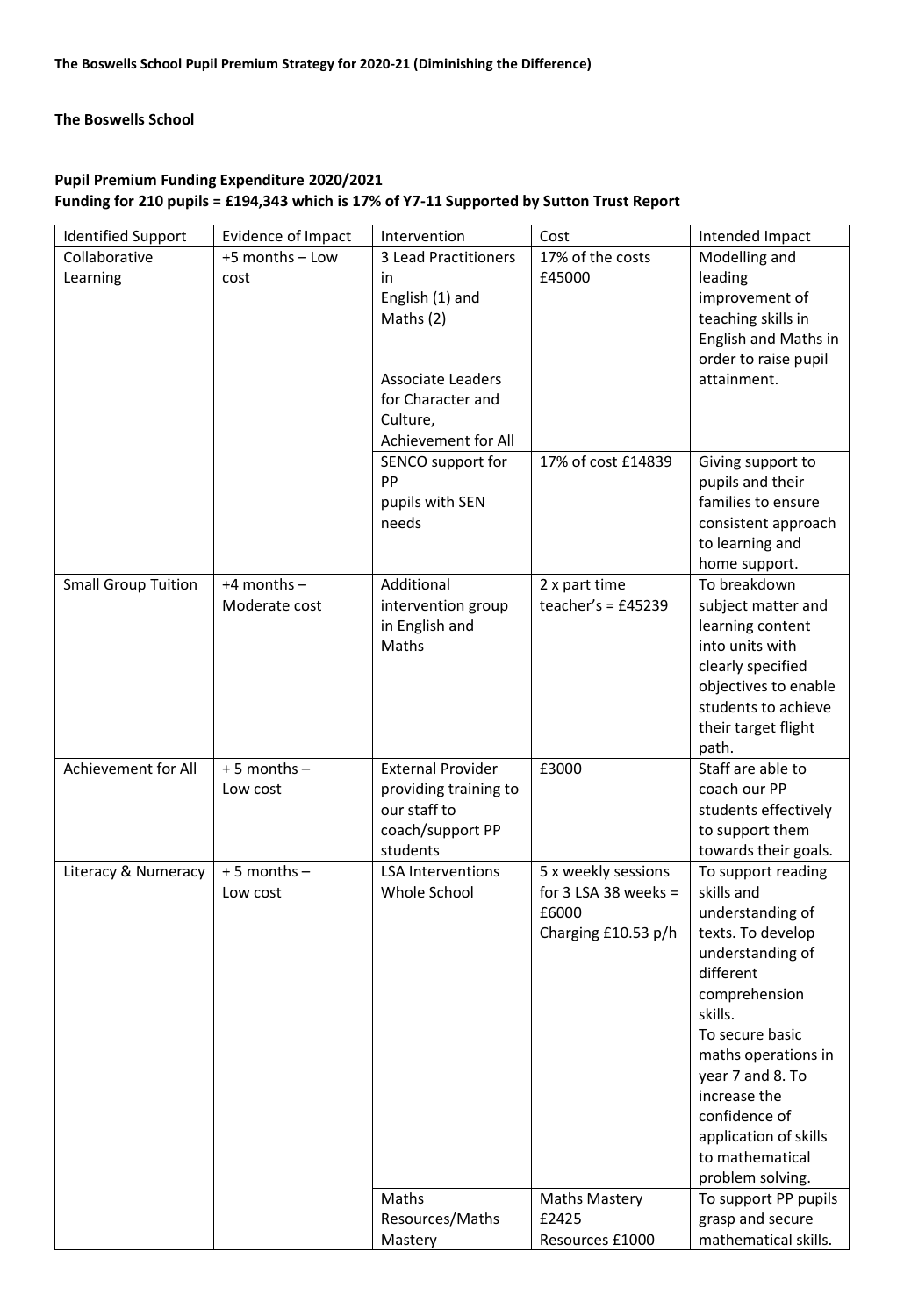|                       |                 | Purchase of reading       | £1000                 | To give opportunity    |
|-----------------------|-----------------|---------------------------|-----------------------|------------------------|
|                       |                 | and text books and        |                       | to low income pupils   |
|                       |                 | other                     |                       | to access rich and     |
|                       |                 | English resources         |                       | stimulating texts,     |
|                       |                 |                           |                       | increasing interest in |
|                       |                 |                           |                       | reading and            |
|                       |                 |                           |                       |                        |
|                       |                 |                           |                       | accelerating           |
|                       |                 |                           |                       | comprehension          |
|                       |                 |                           |                       | skills.                |
| Assistance for school |                 | Support requested         | £10470                | To support children    |
| uniform, equipment    |                 | by staff overseeing       |                       | and families with      |
| for subjects/text     |                 | these support             |                       | items of uniform or    |
| books etc.            |                 | measures/ activities      |                       | school equipment       |
|                       |                 |                           |                       |                        |
| Assistance to access  |                 |                           | £9000                 | To ensure all          |
| extra-curricular and  |                 |                           |                       | students can access    |
| enrichment            |                 |                           |                       | events/activities      |
| activities            |                 |                           |                       | that enrich their      |
|                       |                 |                           |                       | cultural capital       |
| Social and Emotional  | $+4$ months $-$ | School Councillor-        | 1 day a week @        | To support the         |
|                       | Low cost        | for 1-1 pupil and         | £200/week £7600       | emotional and social   |
|                       |                 | family support            |                       | needs of pupils from   |
|                       |                 |                           |                       | low income families    |
|                       |                 |                           |                       |                        |
|                       |                 |                           |                       | on a 1-1 basis.        |
|                       |                 | <b>Attendance Officer</b> | 17% of annual cost    | To support children    |
|                       |                 |                           | £9176                 | from disadvantaged     |
|                       |                 |                           |                       | families and their     |
|                       |                 |                           |                       | parents to ensure      |
|                       |                 |                           |                       | increased              |
|                       |                 |                           |                       | attendance and to      |
|                       |                 |                           |                       | minimise learning      |
|                       |                 |                           |                       | disruption             |
|                       |                 | <b>Attendance Awards</b>  | £300                  | Prizes and             |
|                       |                 |                           |                       | certificates           |
|                       |                 |                           |                       | rewarding 100%         |
|                       |                 |                           |                       | attendance of PP       |
|                       |                 |                           |                       | pupils. Supporting     |
|                       |                 |                           |                       |                        |
|                       |                 |                           |                       | positive attitudes     |
|                       |                 |                           |                       | towards full           |
|                       |                 |                           |                       | attendance and         |
|                       |                 |                           |                       | potential for          |
|                       |                 |                           |                       | learning outcomes.     |
|                       |                 | Resources                 | £1133                 | To purchase            |
|                       |                 |                           |                       | personalised and       |
|                       |                 |                           |                       | specific resources     |
|                       |                 |                           |                       | identified by          |
|                       |                 |                           |                       | specialist teacher or  |
|                       |                 |                           |                       | other professionals    |
|                       |                 |                           |                       | to support PP          |
|                       |                 |                           |                       | children with social   |
|                       |                 |                           |                       | and emotional          |
|                       |                 |                           |                       | difficulties.          |
|                       |                 | Pastoral Support          | 2 x LSA's providing   | To support pupils      |
|                       |                 |                           | 5hrs support per      | and families with      |
|                       |                 |                           | week for $38 = £4000$ | social and emotional   |
|                       |                 |                           |                       |                        |
|                       |                 |                           |                       | needs to enable        |
|                       |                 |                           |                       | their strengths to     |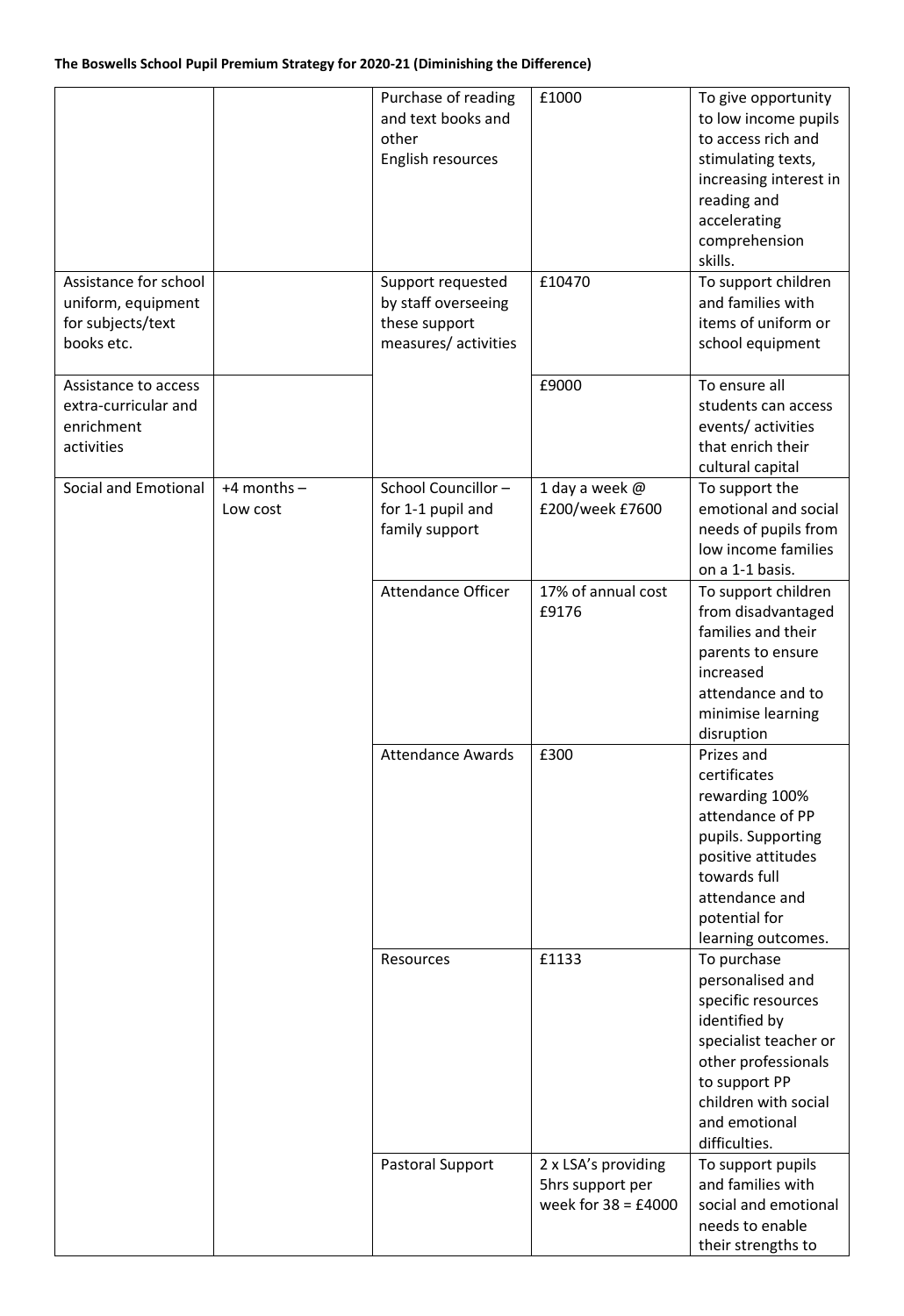## **The Boswells School Pupil Premium Strategy for 2020-21 (Diminishing the Difference)**

|                     |                 |                           |                      | grow. To develop       |
|---------------------|-----------------|---------------------------|----------------------|------------------------|
|                     |                 |                           |                      | confidence,            |
|                     |                 |                           |                      | resilience and         |
|                     |                 |                           |                      | character.             |
| Meta-cognition      | $+8$ months $-$ | Tassomai - Science        | Tassomai = £2797     | Targeted syllabus for  |
| and self-regulation | Low cost        | package and               |                      | pupils to follow       |
|                     |                 | learning resources        |                      | which is individually  |
|                     |                 |                           |                      | tailored to each       |
|                     |                 | Hegarty Maths-            | <b>Hegarty Maths</b> | students needs and     |
|                     |                 | <b>Mathematics Online</b> | £1440                | targets pupil's        |
|                     |                 | support                   |                      | weakest areas to       |
|                     |                 |                           |                      | reinforce subject      |
|                     |                 | Ed Lounge - English,      |                      | knowledge.             |
|                     |                 | Maths and Science         |                      |                        |
|                     |                 | Tuition                   | £4000                |                        |
|                     |                 | Pastoral Leader's         | Pastoral Leaders -   | For the pastoral       |
|                     |                 | monitoring time           | 10hrs weekly         | leaders to monitor     |
|                     |                 |                           | £21660 (£57 per      | the progress and       |
|                     |                 |                           | hour)                | attainment of          |
|                     |                 |                           |                      | disadvantaged          |
|                     |                 |                           |                      | pupils from low        |
|                     |                 |                           |                      | income families and    |
|                     |                 |                           |                      | to arrange             |
|                     |                 |                           |                      | interventions and to   |
|                     |                 |                           |                      | monitor impact of      |
|                     |                 |                           |                      | such interventions     |
|                     |                 |                           |                      | for individual pupils. |
|                     |                 | CPD for Staff             | £3000                | CPD for staff on       |
|                     |                 |                           |                      | specific barriers to   |
|                     |                 |                           |                      | learning.              |
|                     |                 | Specialist resources      | £1500                | To purchase            |
|                     |                 |                           |                      | specialised            |
|                     |                 |                           |                      | resources,             |
|                     |                 |                           |                      | equipment and          |
|                     |                 |                           |                      | books to support the   |
|                     |                 |                           |                      | needs of children      |
|                     |                 |                           |                      | with identified        |
|                     |                 |                           |                      | needs.                 |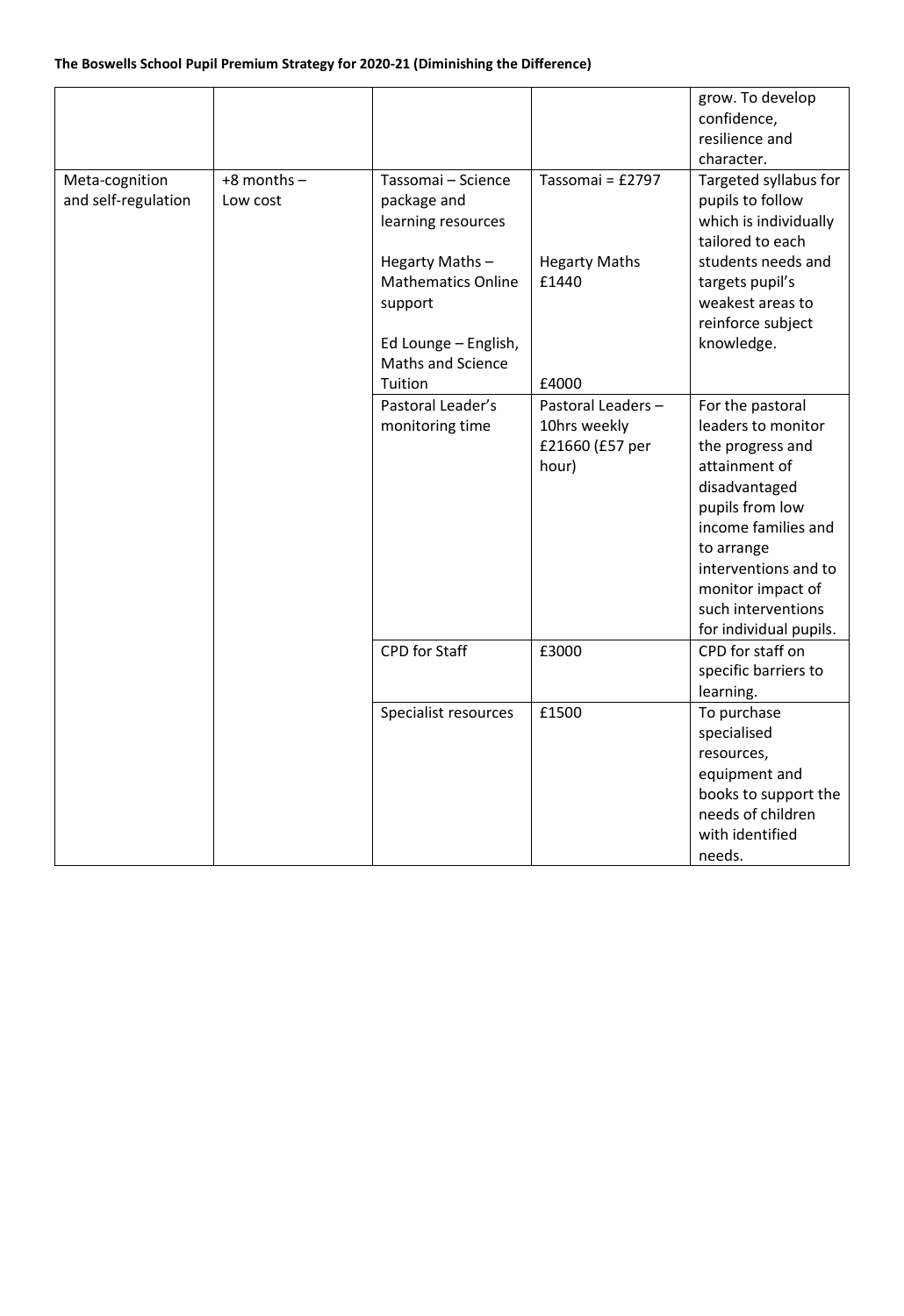#### **Impact - Achievement**

|                         |               | 2016   | 2017    | 2018    | 2019    |
|-------------------------|---------------|--------|---------|---------|---------|
| Progress 8              | Disadvantaged | $-0.6$ | $-0.91$ | $-0.62$ | $-0.19$ |
|                         | Non-          | 0.15   | 0.09    | 0.04    | 0.32    |
|                         | Disadvantaged |        |         |         |         |
| <b>English Progress</b> | Disadvantaged | Dis    | $-0.3$  | $-0.75$ | $-0.43$ |
| 8                       | Non-          | 0.22   | 0.12    | $-0.02$ | 0.40    |
|                         | Disadvantaged |        |         |         |         |
| <b>Maths Progress</b>   | Disadvantaged | $-0.2$ | $-0.67$ | $-0.69$ | $-0.11$ |
| 8                       | Non-          | 0.2    | 0.15    | $-0.08$ | $-0.02$ |
|                         | Disadvantaged |        |         |         |         |
| <b>Ebacc Progress 8</b> | Disadvantaged | $-1.0$ | $-1.22$ | $-0.94$ | $-0.21$ |
|                         | Non-          | 0.19   | 0.12    | $-0.05$ | 0.25    |
|                         | Disadvantaged |        |         |         |         |
| <b>Open Progress 8</b>  | Disadvantaged | $-0.5$ | $-0.87$ | $-0.42$ | $-0.12$ |
|                         | Non-          | 0.02   | $-0.01$ | 0.17    | 0.56    |
|                         | Disadvantaged |        |         |         |         |
| Average                 | Disadvantaged | 40.82  | 33.95   | 37.41   | 38.89   |
| <b>Attainment 8</b>     | Non-          | 54.81  | 51.68   | 49.79   | 50.32   |
|                         | Disadvantaged |        |         |         |         |

Key strengths:

- The progress gap in 2018-19 was an improvement on 2017-18 (0.66 to 0.51) and the trend is an improving one.
- Improvement in attendance of disadvantaged students (although this remains as an area of focus).
- Greater support for disadvantaged students through intervention managers in English, Mathematics and Science.
- Access to trips, careers information and extra-curricular clubs and activities.
- Support in preparation for examinations.
- Pastoral support.
- Breadth of curriculum opportunities.
- Building aspirations through projects such as 'Achievement for All'.

Development areas:

- Improving attendance for disadvantaged students.
- Improving progress for disadvantaged students in English.
- Engaging some hard to reach parents.
- Working with groups of disadvantaged students across all year groups with 'Achievement for All' scheme to improve outcomes.
- Improving aspirations amongst disadvantaged students
- Ensuring that the Covid-19 Pandemic does not widen the gap between disadvantaged and non-disadvantaged students.